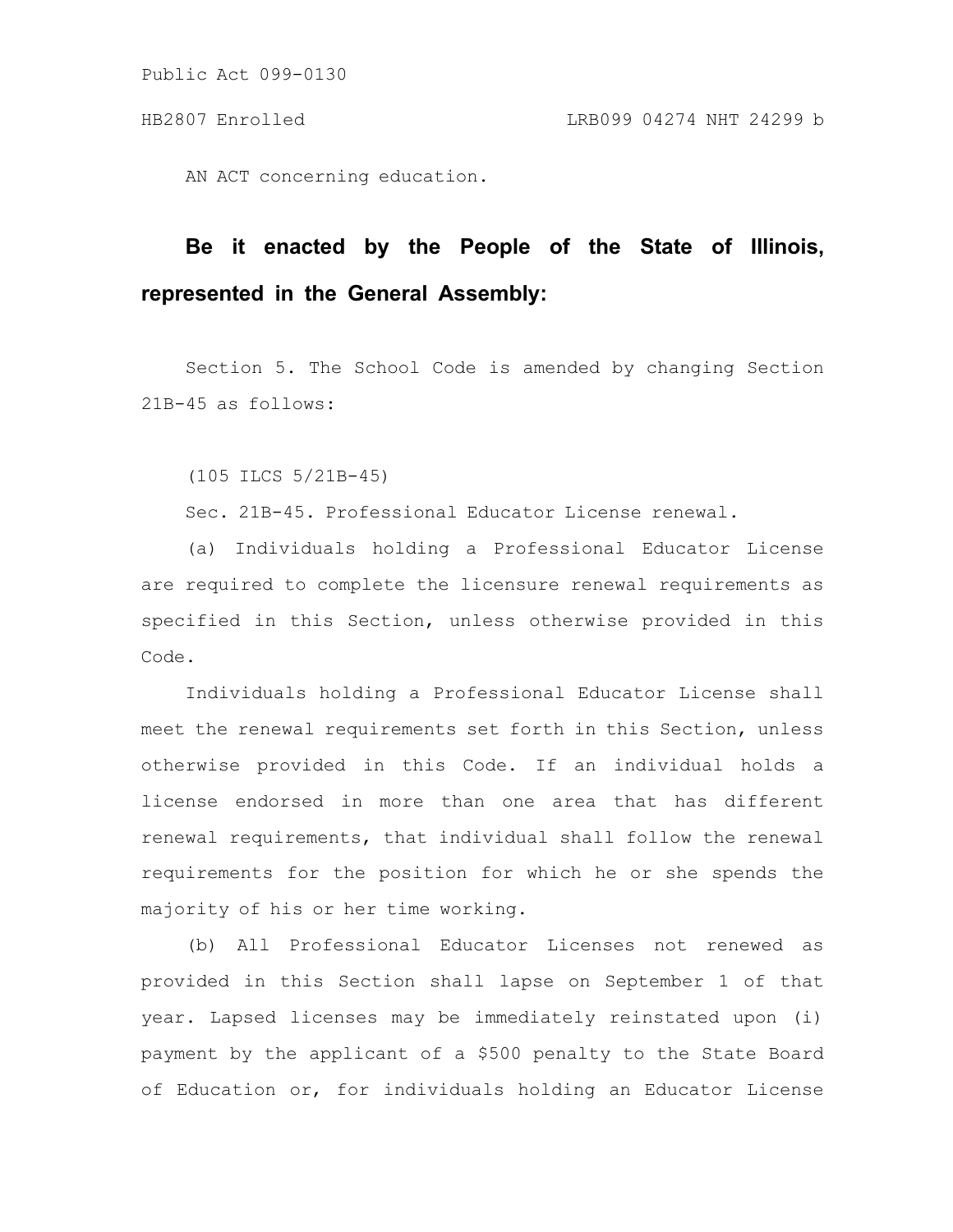with Stipulations with a paraprofessional educator endorsement only, payment by the applicant of a \$150 penalty to the State Board of Education or (ii) the demonstration of proficiency by completing 9 semester hours of coursework from a regionally accredited institution of higher education in the content area that most aligns with one or more of the educator's endorsement areas. Any and all back fees, including without limitation registration fees owed from the time of expiration of the license certificate until the date of reinstatement, shall be paid and kept in accordance with the provisions in Article 3 of this Code concerning an institute fund and the provisions in Article 21B of this Code concerning fees and requirements for registration. Licenses not registered in accordance with Section 21B-40 of this Code shall lapse after a period of 6 months from the expiration of the last year of registration. An unregistered license is invalid after September 1 for employment and performance of services in an Illinois public or State-operated school or cooperative and in a charter school. Any license or endorsement may be voluntarily surrendered by the license holder. A voluntarily surrendered license, except a substitute teaching license issued under Section 21B-20 of this Code, shall be treated as a revoked license.

(c) From July 1, 2013 through June 30, 2014, in order to satisfy the requirements for licensure renewal provided for in this Section, each professional educator licensee with an administrative endorsement who is working in a position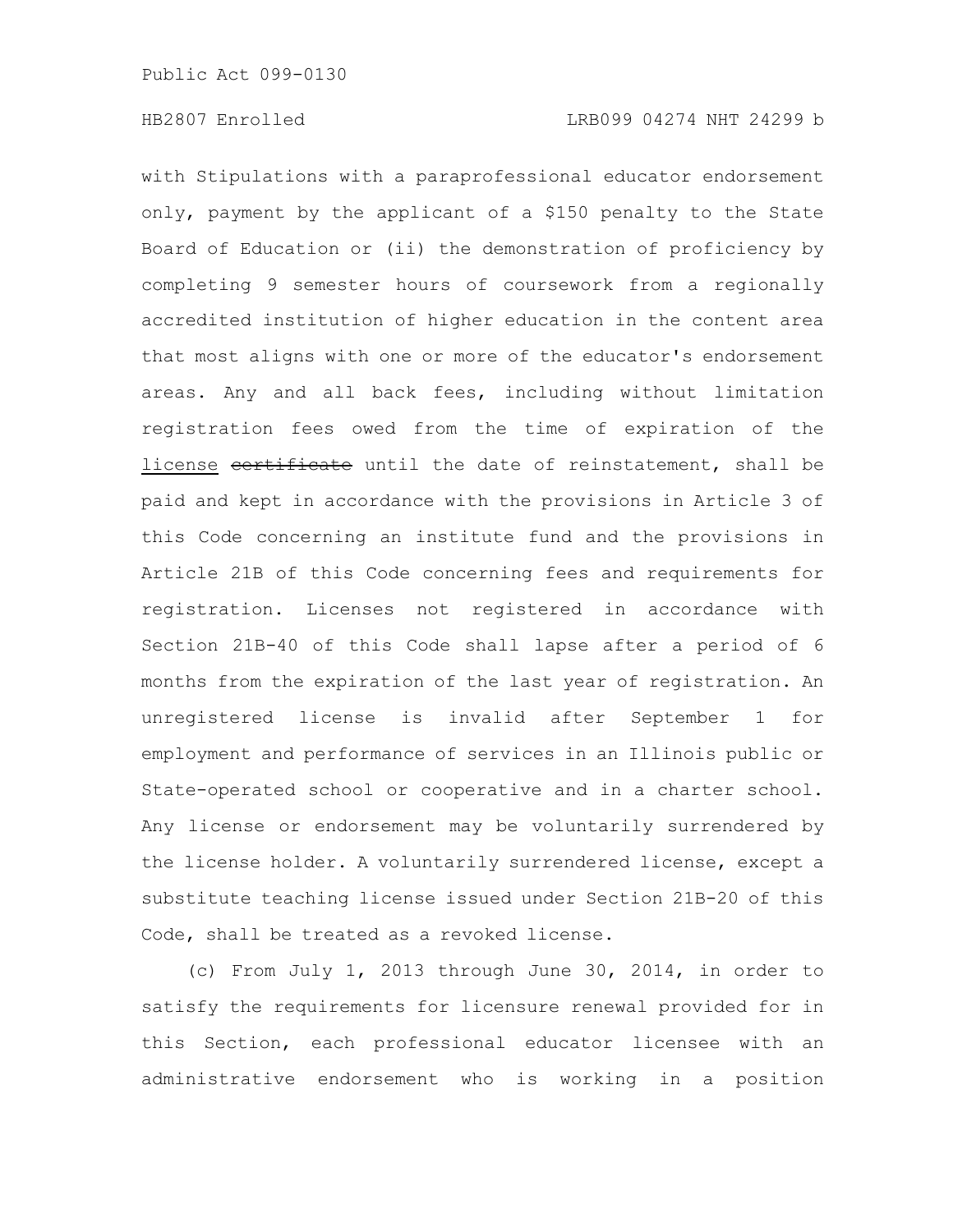requiring such endorsement shall complete one Illinois Administrators' Academy course, as described in Article 2 of this Code, per fiscal year.

(d) Beginning July 1, 2014, in order to satisfy the requirements for licensure renewal provided for in this Section, each professional educator licensee may create a professional development plan each year. The plan shall address one or more of the endorsements that are required of his or her educator position if the licensee is employed and performing services in an Illinois public or State-operated school or cooperative. If the licensee is employed in a charter school, the plan shall address that endorsement or those endorsements most closely related to his or her educator position. Licensees employed and performing services in any other Illinois schools may participate in the renewal requirements by adhering to the same process.

Except as otherwise provided in this Section, the licensee's professional development activities shall align with one or more of the following criteria:

(1) activities are of a type that engage participants over a sustained period of time allowing for analysis, discovery, and application as they relate to student learning, social or emotional achievement, or well-being;

(2) professional development aligns to the licensee's performance;

(3) outcomes for the activities must relate to student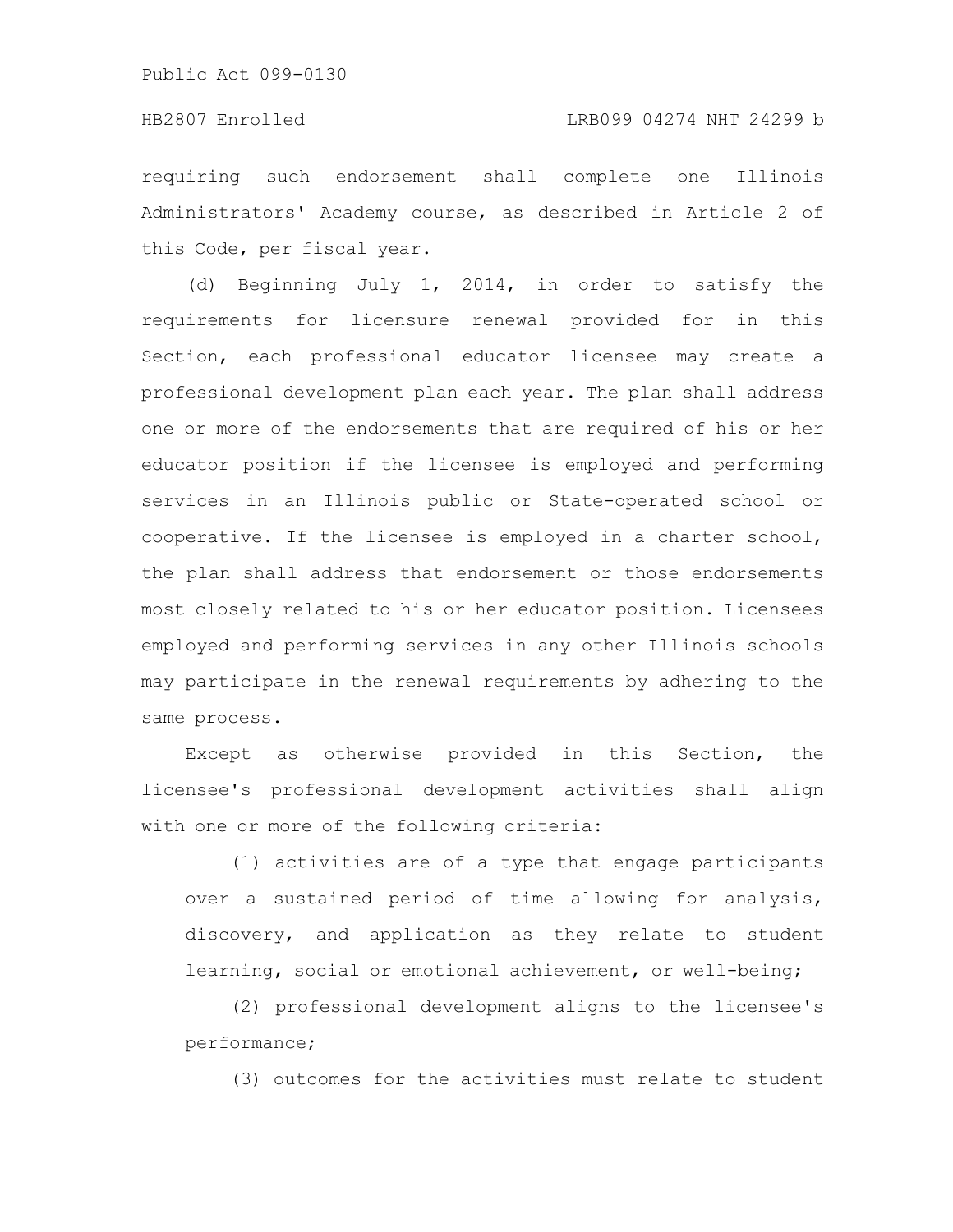growth or district improvement;

(4) activities align to State-approved standards; and

(5) higher education coursework.

(e) For each renewal cycle, each professional educator licensee shall engage in professional development activities. Within 60 days after the conclusion of a professional development activity, the licensee shall enter electronically into the Educator Licensure Information System (ELIS) the name, date, and location of the activity, the number of professional development hours, and the provider's name. The following provisions shall apply concerning professional development activities:

(1) Each licensee shall complete a total of 120 hours of professional development per 5-year renewal cycle in order to renew the license, except as otherwise provided in this Section.

(2) Beginning with his or her first full 5-year cycle, any licensee with an administrative endorsement who is not working in a position requiring such endorsement shall complete one Illinois Administrators' Academy course, as described in Article 2 of this Code, in each 5-year renewal cycle in which the administrative endorsement was held for at least one year. The Illinois Administrators' Academy course may count toward the total of 120 hours per 5-year cycle.

(3) Any licensee with an administrative endorsement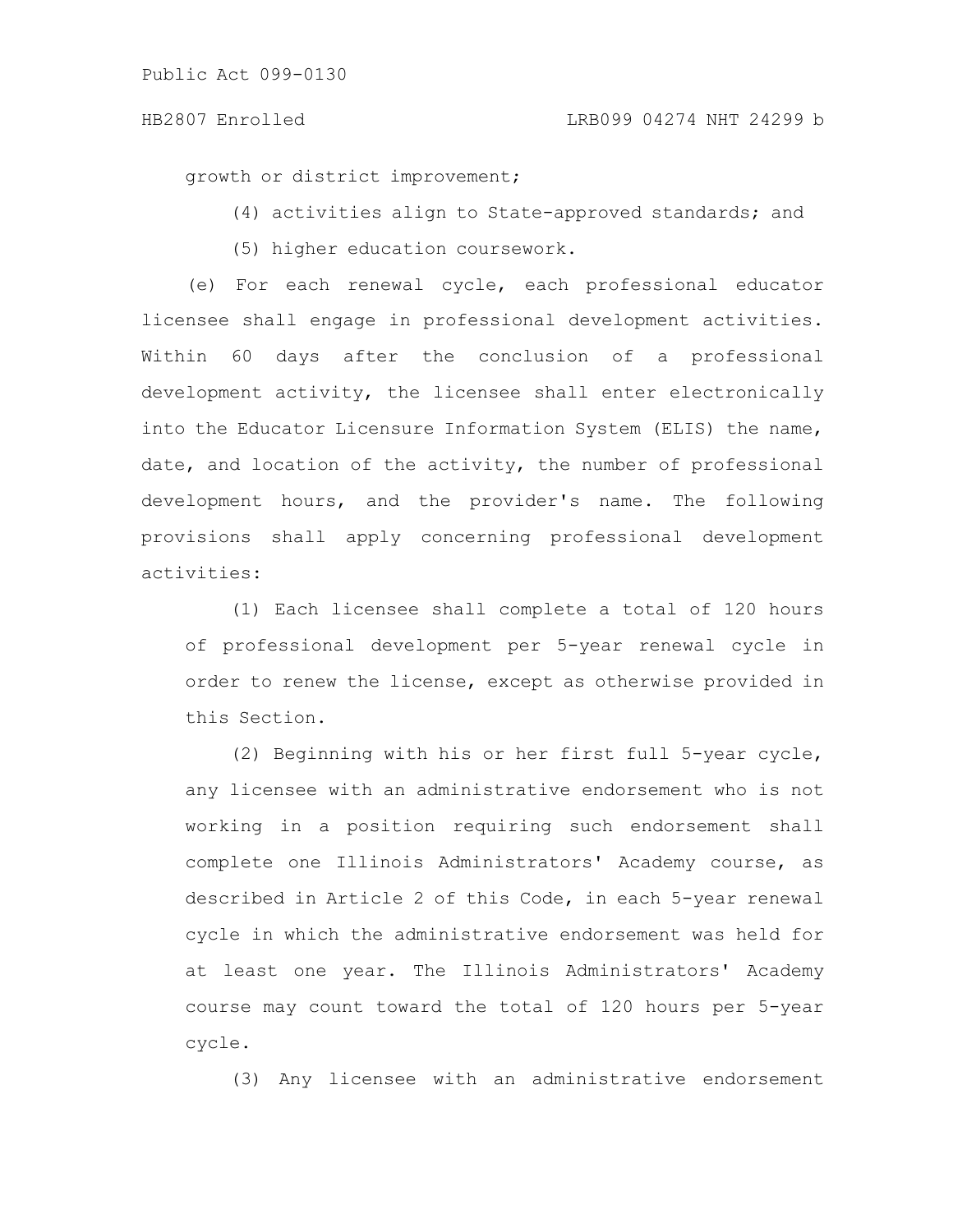Public Act 099-0130

who is working in a position requiring such endorsement or an individual with a Teacher Leader endorsement serving in an administrative capacity at least 50% of the day shall complete one Illinois Administrators' Academy course, as described in Article 2 of this Code, each fiscal year in addition to 100 hours of professional development per 5-year renewal cycle in accordance with this Code.

(4) Any licensee holding a current National Board for Professional Teaching Standards (NBPTS) master teacher designation shall complete a total of 60 hours of professional development per 5-year renewal cycle in order to renew the license.

(5) Licensees working in a position that does not require educator licensure or working in a position for less than 50% for any particular year are considered to be exempt and shall be required to pay only the registration fee in order to renew and maintain the validity of the license.

(6) Licensees who are retired and qualify for benefits from a State retirement system shall notify the State Board of Education using ELIS, and the license shall be maintained in retired status. An individual with a license in retired status shall not be required to complete professional development activities or pay registration fees until returning to a position that requires educator licensure. Upon returning to work in a position that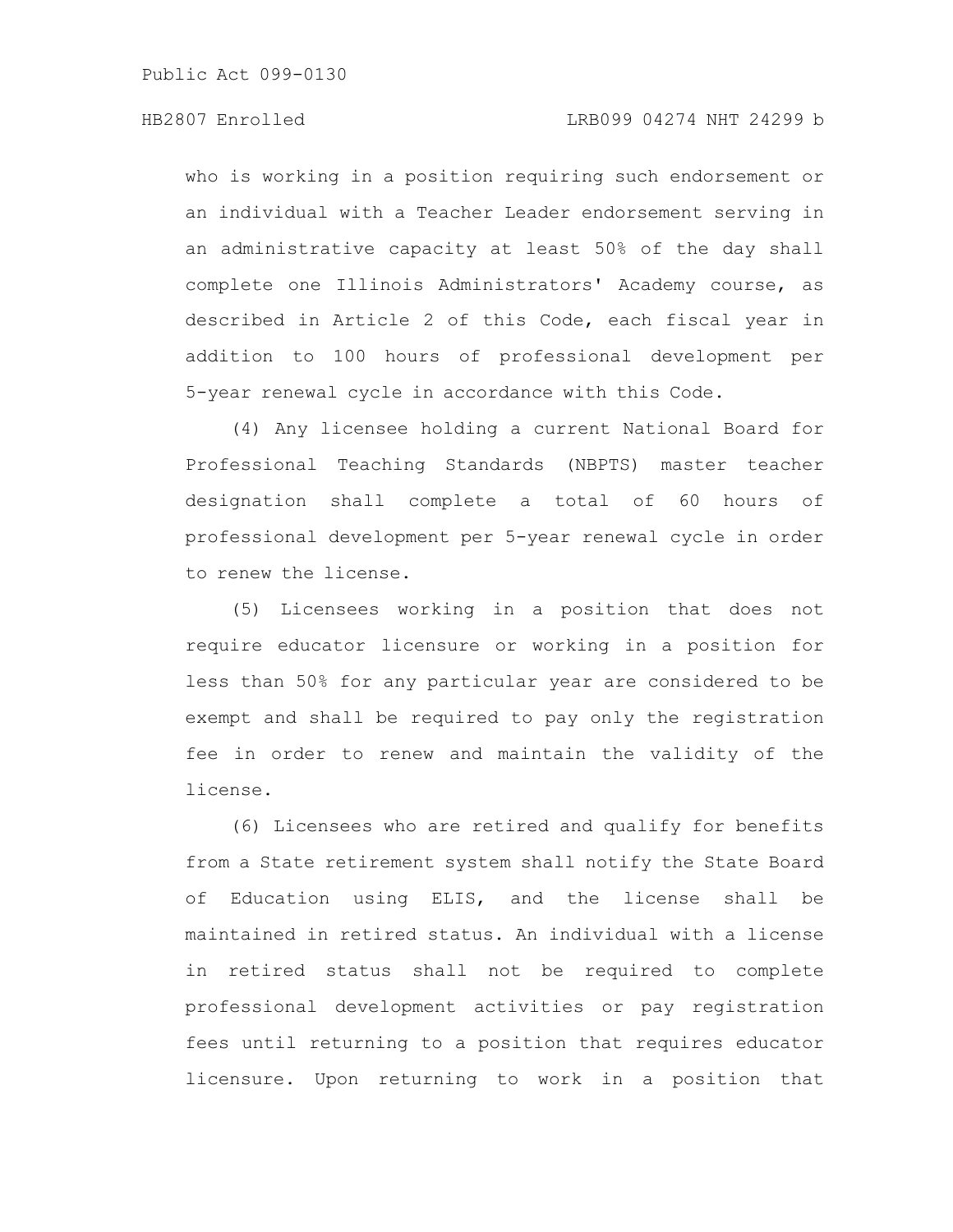requires the Professional Educator License, the licensee shall immediately pay a registration fee and complete renewal requirements for that year. A license in retired status cannot lapse.

(7) For any renewal cycle in which professional development hours were required, but not fulfilled, the licensee shall complete any missed hours to total the minimum professional development hours required in this Section prior to September 1 of that year. For any fiscal year or renewal cycle in which an Illinois Administrators' Academy course was required but not completed, the licensee shall complete any missed Illinois Administrators' Academy courses prior to September 1 of that year. The licensee may complete all deficient hours and Illinois Administrators' Academy courses while continuing to work in a position that requires that license until September 1 of that year.

(8) Any licensee who has not fulfilled the professional development renewal requirements set forth in this Section at the end of any 5-year renewal cycle is ineligible to register his or her license and may submit an appeal to the State Superintendent of Education for reinstatement of the license.

(9) If professional development opportunities were unavailable to a licensee, proof that opportunities were unavailable and request for an extension of time beyond August 31 to complete the renewal requirements may be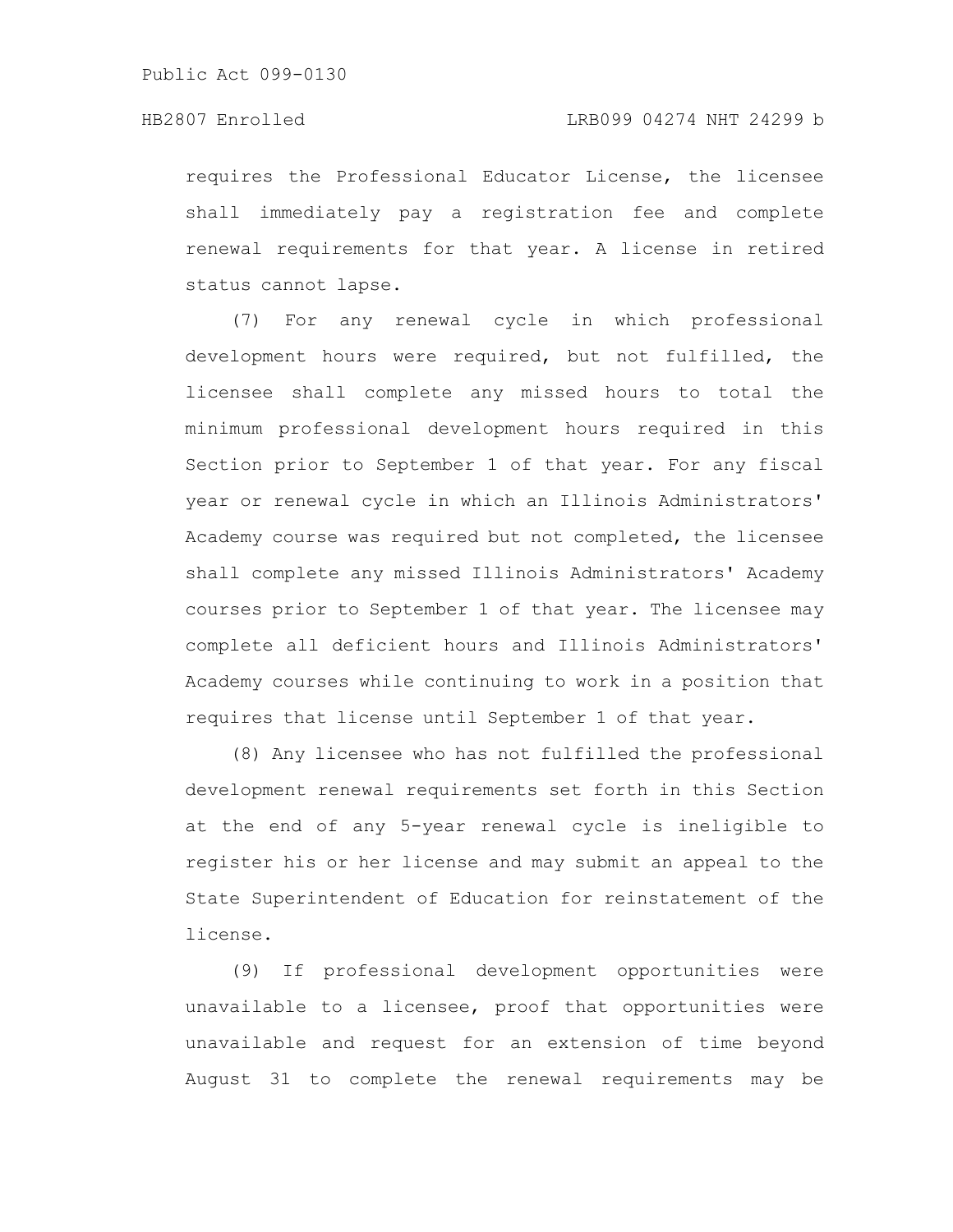submitted from April 1 through June 30 of that year to the State Educator Preparation and Licensure Board. If an extension is approved, the license shall remain valid during the extension period.

(10) Individuals who hold exempt licenses prior to the effective date of this amendatory Act of the 98th General Assembly shall commence the annual renewal process with the first scheduled registration due after the effective date of this amendatory Act of the 98th General Assembly.

(f) At the time of renewal, each licensee shall respond to the required questions under penalty of perjury.

(g) The following entities shall be designated as approved to provide professional development activities for the renewal of Professional Educator Licenses:

(1) The State Board of Education.

(2) Regional offices of education and intermediate service centers.

(3) Illinois professional associations representing the following groups that are approved by the State Superintendent of Education:

(A) school administrators;

(B) principals;

(C) school business officials;

(D) teachers, including special education teachers;

(E) school boards;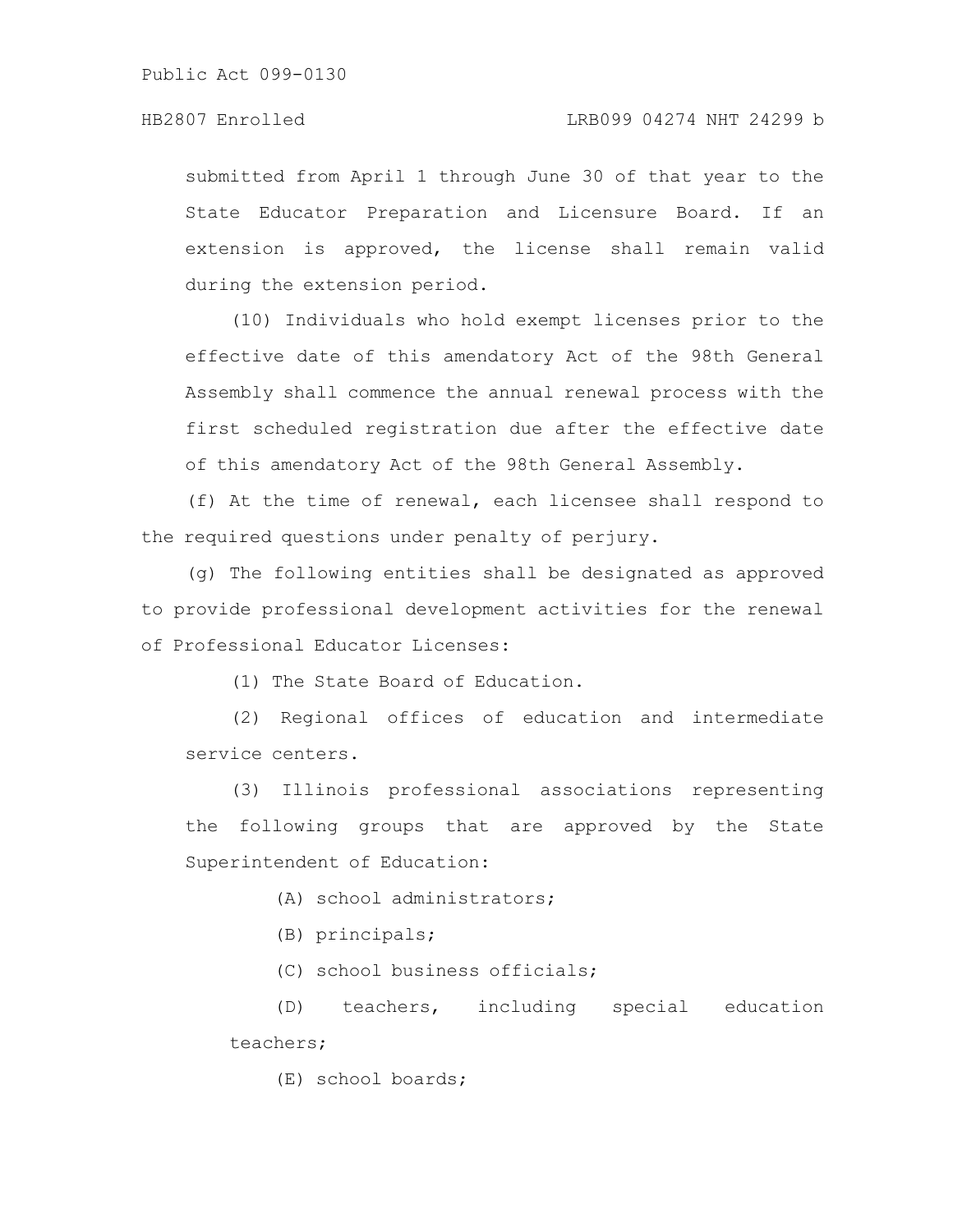(F) school districts;

(G) parents; and

(H) school service personnel.

(4) Regionally accredited institutions of higher education that offer Illinois-approved educator preparation programs.

(5) Illinois public school districts, charter schools authorized under Article 27A of this Code, and joint educational programs authorized under Article 10 of this Code for the purposes of providing career and technical education or special education services.

(6) A not-for-profit organization that, as of the effective date of this amendatory Act of the 98th General Assembly, has had or has a grant from or a contract with the State Board of Education to provide professional development services in the area of English Language Learning to Illinois school districts, teachers, or administrators.

(7) Museums as defined in Section 10 of the Museum Disposition of Property Act.

(h) Approved providers under subsection (g) of this Section shall make available professional development opportunities that satisfy at least one of the following:

(1) increase the knowledge and skills of school and district leaders who guide continuous professional development;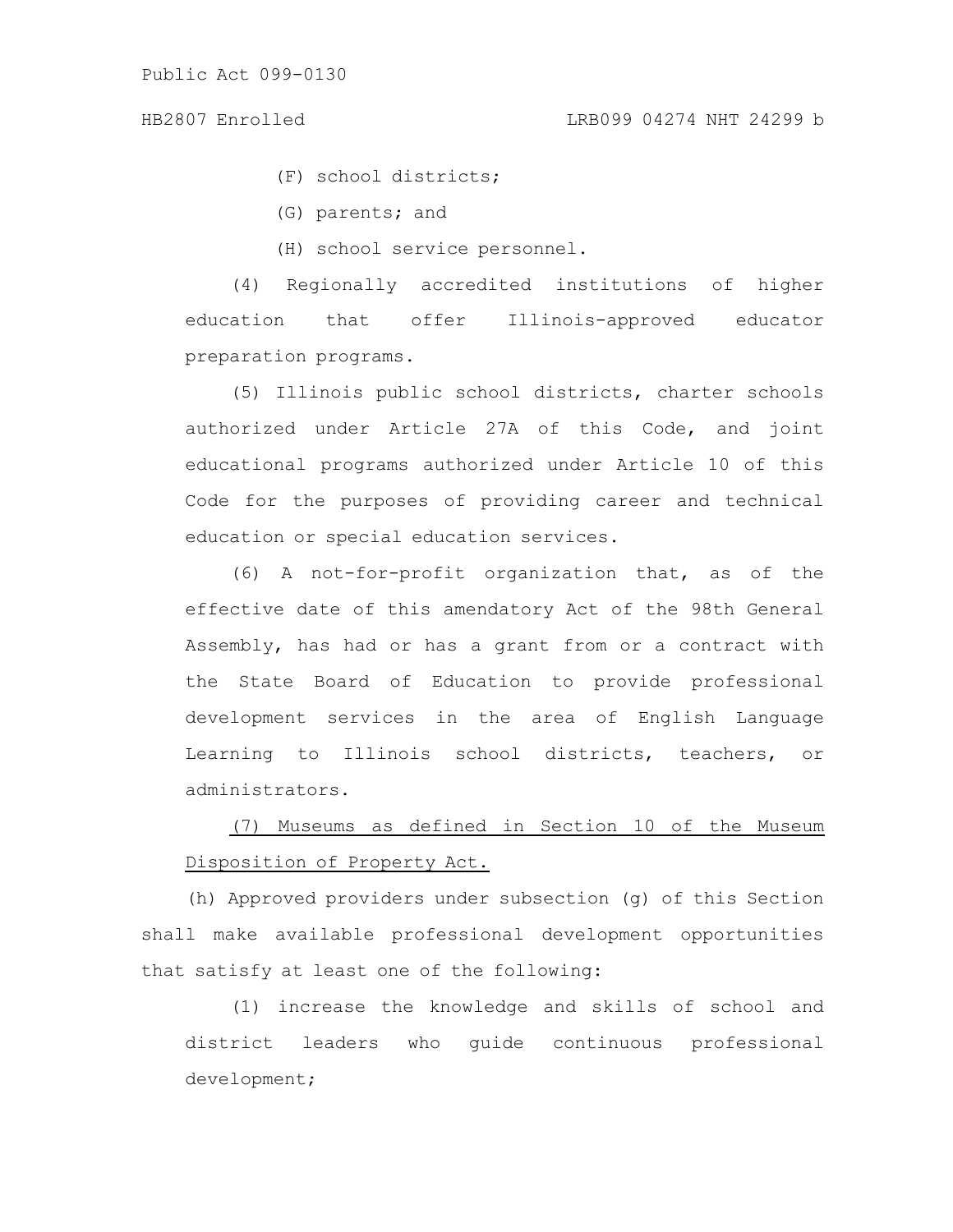(2) improve the learning of students;

(3) organize adults into learning communities whose goals are aligned with those of the school and district;

(4) deepen educator's content knowledge;

(5) provide educators with research-based instructional strategies to assist students in meeting rigorous academic standards;

(6) prepare educators to appropriately use various types of classroom assessments;

(7) use learning strategies appropriate to the intended goals;

(8) provide educators with the knowledge and skills to collaborate; or

(9) prepare educators to apply research to decision-making.

(i) Approved providers under subsection (g) of this Section shall do the following:

(1) align professional development activities to the State-approved national standards for professional learning;

(2) meet the professional development criteria for Illinois licensure renewal;

(3) produce a rationale for the activity that explains how it aligns to State standards and identify the assessment for determining the expected impact on student learning or school improvement;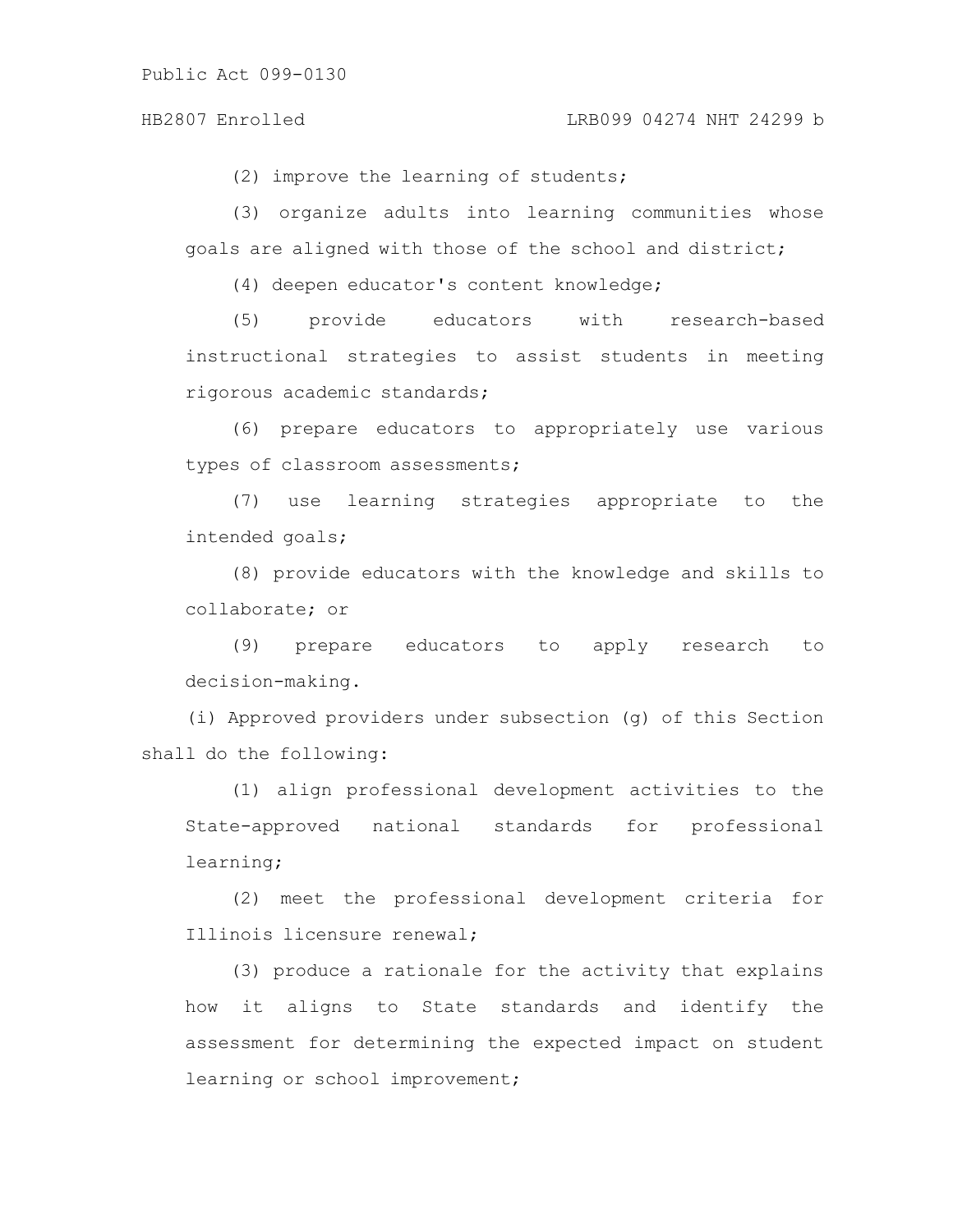(4) maintain original documentation for completion of activities; and

(5) provide license holders with evidence of completion of activities.

(j) The State Board of Education shall conduct annual audits of approved providers, except for school districts, which shall be audited by regional offices of education and intermediate service centers. The State Board of Education shall complete random audits of licensees.

(1) Approved providers shall annually submit to the State Board of Education a list of subcontractors used for delivery of professional development activities for which renewal credit was issued and other information as defined by rule.

(2) Approved providers shall annually submit data to the State Board of Education demonstrating how the professional development activities impacted one or more of the following:

(A) educator and student growth in regards to content knowledge or skills, or both;

(B) educator and student social and emotional growth; or

(C) alignment to district or school improvement plans.

(3) The State Superintendent of Education shall review the annual data collected by the State Board of Education,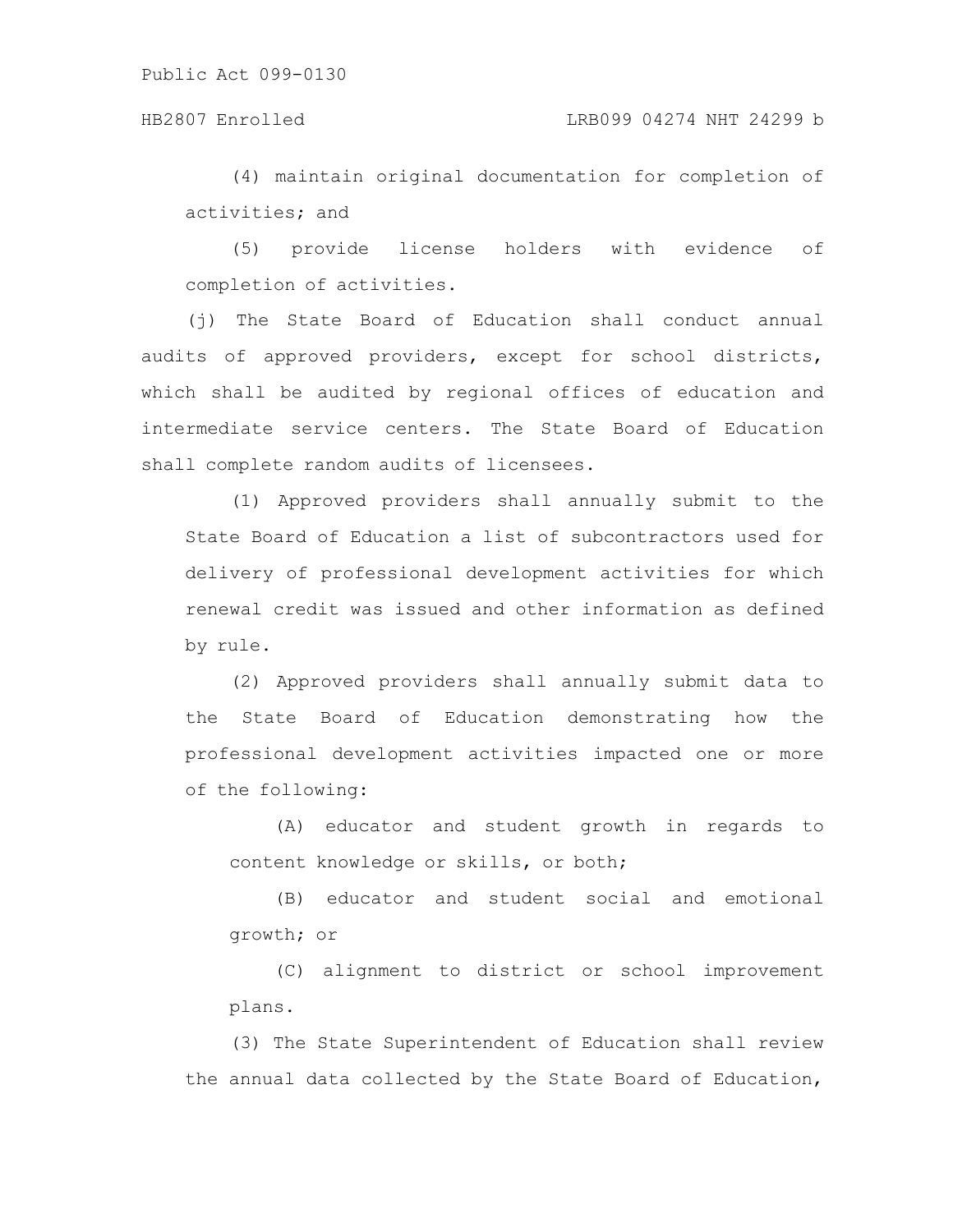regional offices of education, and intermediate service centers in audits to determine if the approved provider has met the criteria and should continue to be an approved provider or if further action should be taken as provided in rules.

(k) Registration fees shall be paid for the next renewal cycle between April 1 and June 30 in the last year of each 5-year renewal cycle using ELIS. If all required professional development hours for the renewal cycle have been completed and entered by the licensee, the licensee shall pay the registration fees for the next cycle using a form of credit or debit card.

(l) Beginning July 1, 2014, any professional educator licensee endorsed for school support personnel who is employed and performing services in Illinois public schools and who holds an active and current professional license issued by the Department of Financial and Professional Regulation related to the endorsement areas on the Professional Educator License shall be deemed to have satisfied the continuing professional development requirements provided for in this Section. Such individuals shall be required to pay only registration fees to renew the Professional Educator License. An individual who does not hold a license issued by the Department of Financial and Professional Regulation shall complete professional development requirements for the renewal of a Professional Educator License provided for in this Section.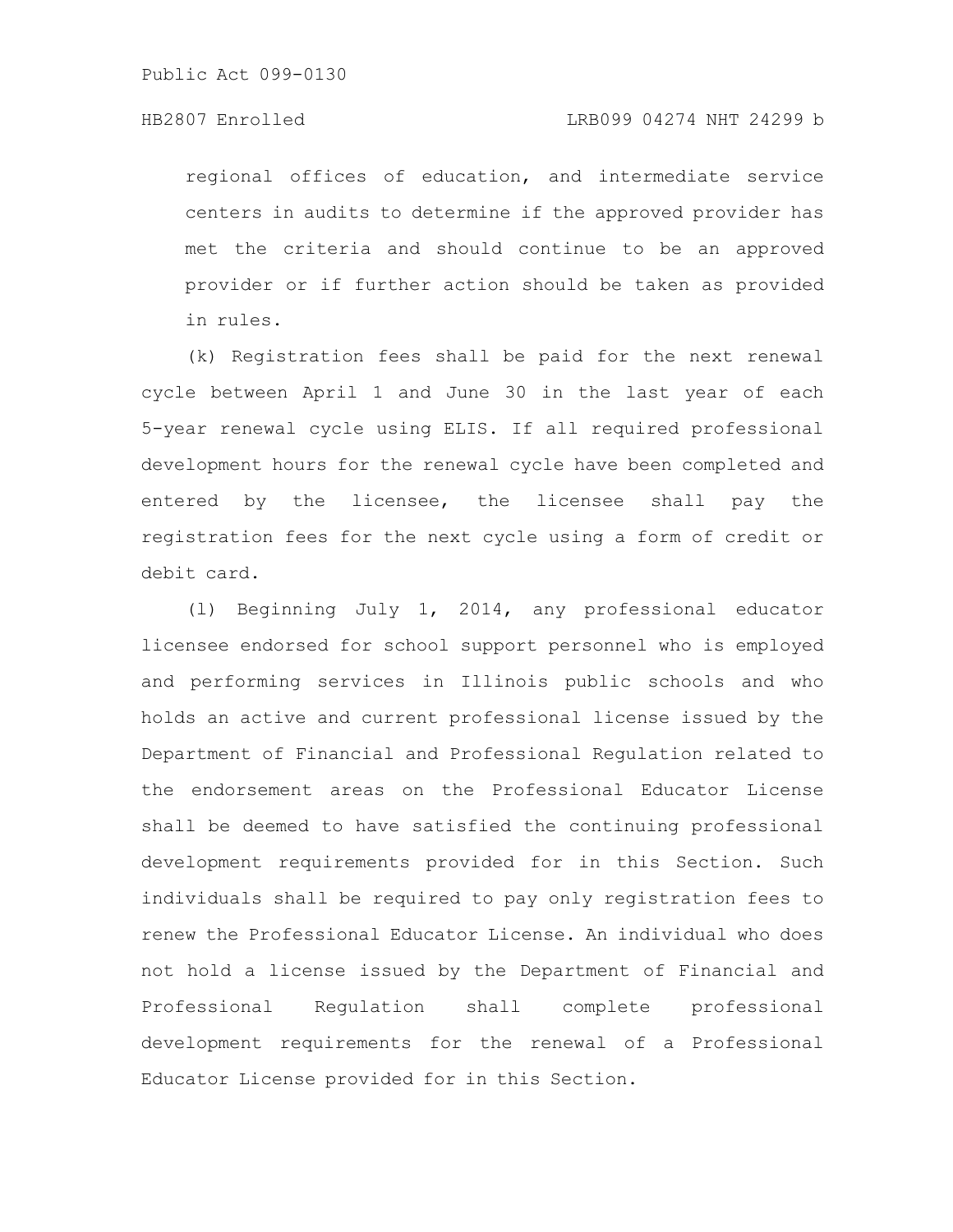Public Act 099-0130

## HB2807 Enrolled LRB099 04274 NHT 24299 b

(m) Appeals to the State Educator Preparation and Licensure Board must be made within 30 days after receipt of notice from the State Superintendent of Education that a license will not be renewed based upon failure to complete the requirements of this Section. A licensee may appeal that decision to the State Educator Preparation and Licensure Board in a manner prescribed by rule.

(1) Each appeal shall state the reasons why the State Superintendent's decision should be reversed and shall be sent by certified mail, return receipt requested, to the State Board of Education.

(2) The State Educator Preparation and Licensure Board shall review each appeal regarding renewal of a license within 90 days after receiving the appeal in order to determine whether the licensee has met the requirements of this Section. The State Educator Preparation and Licensure Board may hold an appeal hearing or may make its determination based upon the record of review, which shall consist of the following:

(A) the regional superintendent of education's rationale for recommending nonrenewal of the license, if applicable;

(B) any evidence submitted to the State Superintendent along with the individual's electronic statement of assurance for renewal; and

(C) the State Superintendent's rationale for